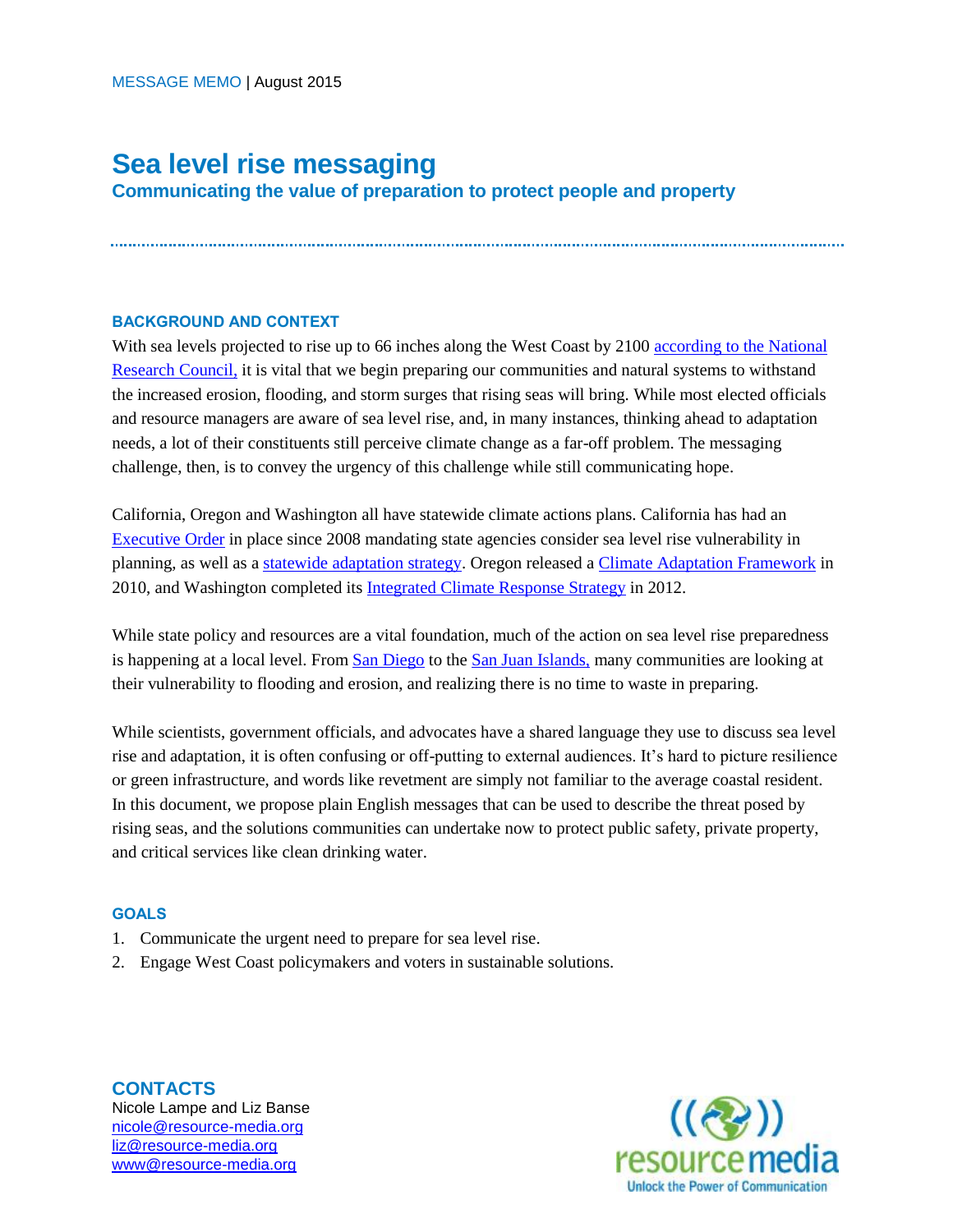

## **PUBLIC OPINION RESEARCH**

Resource Media reviewed climate change and sea level rise opinion research from the last several years. Below is a summary of our findings.

## *Climate change is politicized and polarizing*

[Recent opinion research](http://www.pewinternet.org/2015/07/01/chapter-2-climate-change-and-energy-issues/) by Pew Research Center found that 50% of Americans believe the Earth is getting warmer due to human activities. However, there is a sharp divide along party lines. While 71% of liberals agree with that statement, just 27% of conservatives do, and 41% say there is no solid evidence the Earth is warming. Even among the believers, climate change [often ranks behind concerns](http://www.people-press.org/2014/01/27/deficit-reduction-declines-as-policy-priority/) like the economy, national security, and immigration. Just 29% of Americans believe it should be a top priority for the president and Congress. [Opinion research in California](http://www.ppic.org/content/pubs/survey/S_715MBS.pdf) shows a similar partisan divide, with 66% of Democrats and 26% of Republicans indicating they feel global warming is a "very serious" threat to California's economy and quality of life.

#### *It is regarded as a far-off problem*

While half of Americans believe in climate change, only about one-third think it will be a problem in their lifetimes. Just 36% in a March 2015 [George Mason University study](http://climatechangecommunication.org/sites/default/files/reports/Climate-Change-American-Mind-March-2015%20FINAL.pdf) said they believe global warming will impact them, while 63% believe it will harm future generations. [A Gallup poll](http://www.gallup.com/poll/182150/views-climate-change-stable-extreme-winter.aspx) released around the same time had similar results: 37% of respondents said they believe global warming will pose a serious threat to them or their way of life.

#### *Health, safety and finances are always top concerns*

Poll after poll (most recently, [Gallup's 2015 nationwide environmental poll\)](http://www.gallup.com/poll/182105/concern-environmental-threats-eases.aspx) finds that clean drinking water and clean air top the list of public concerns. Air and water pollution are problems that hit close to home. We can immediately connect them to our family's wellbeing, and that is why respondents indicate they are nearly twice as worried about water pollution as they are about climate change. When we begin talking about specific climate impacts that pose an immediate threat to health and safety, however, concern rises. A [2014 Public Policy Institute of California survey](http://www.ppic.org/content/pubs/survey/S_714MBS.pdf) found that, while just 40% of respondents say they are "very concerned" about global warming, 64% are very concerned about more severe droughts, and 61% about more severe wildfires.

#### *Concern about sea level rise is still relatively low*

By contrast with drought and fire, few people have experienced sea level rise, and there is little awareness that rising seas could impact our drinking water, as well as public safety and critical infrastructure. Consequently, just 32% of respondents in that 2014 PPIC poll said they "very concerned" about sea level rise. A [2013 Stanford Woods Institute poll](https://woods.stanford.edu/sites/default/files/documents/Climate_Survey_Exec_Summ_CA.pdf) had dramatically different results, concluding that 79% of California adults believe global warming-induced sea level rise will be a serious problem for the U.S. However, the sample size for that poll was just 440, versus PPIC's 1700, and the questions were framed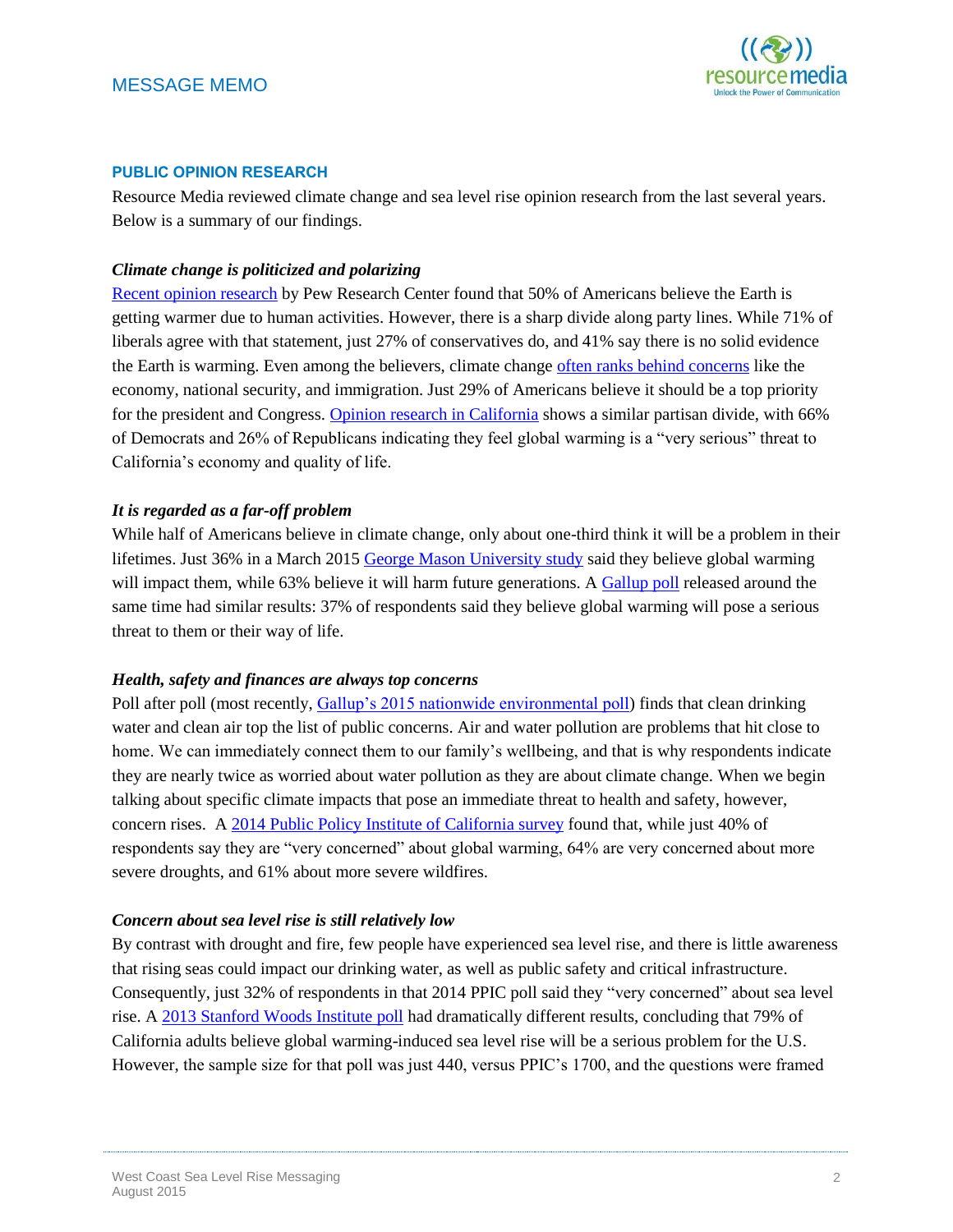

very differently (PPIC asked people to indicate their level of concern about several climate impacts, including drought, heat, and fire, while Stanford just focused on sea level rise).

## *Extreme weather is perceived as a real and immediate threat*

While the [hurricanes,](http://www.climatecentral.org/news/sandy-didnt-change-a-thing-16669) drought, and icy winters of the past couple of years have [had little impact](http://www.gallup.com/poll/182150/views-climate-change-stable-extreme-winter.aspx) on public beliefs about climate change, they have created opportunities for climate action. A [2013 Yale study](http://environment.yale.edu/climate-communication/files/Extreme-Weather-Public-Opinion-November-2013.pdf) found that 63% of Westerners believe weather is getting worse, and 42% think it is somewhat or very likely extreme weather will cause a natural disaster in their community in the coming year. In the wake of Hurricane Sandy, New York's Mayor Bloomberg convened a [Special Initiative for Rebuilding and](http://www.nyc.gov/html/sirr/html/home/home.shtml)  [Resiliency](http://www.nyc.gov/html/sirr/html/home/home.shtml) to plan for future climate impacts.

# *Support is strong for climate preparedness*

That 2013 Stanford poll found that [85% of Californians](https://woods.stanford.edu/sites/default/files/documents/Climate_Survey_Exec_Summ_CA.pdf) and [82% of respondents nationwide](https://woods.stanford.edu/sites/default/files/documents/Climate_Survey_Exec_Summ_US.pdf) support *preparing now* for the impacts of climate change, as opposed to waiting. When asked about their climate preparedness priorities in a [2011 Yale study,](http://environment.yale.edu/climate-communication/files/PolicySupportMay2011.pdf) Americans ranked drinking water and public health at the top, well above wildlife and coastlines. In Southeast Florida, where many homes, roads, and hospitals are at or below sea level, communities across the political spectrum are [working together to prepare.](http://www.southeastfloridaclimatecompact.org/)

## **RECOMMENDED MESSAGING**

Given what we know about public perceptions—that specific climate impacts, especially those already being felt, elicit the most concern, and that threats to our water, health and property are top of mind—we recommend talking about flooding, erosion, and contamination of drinking water (where appropriate) when describing sea level rise risks, and emphasizing how preparedness can protect our homes and health.

Resource Media recommends a three-part formula for building a message:



## *Values*

To help our communications break through the noise, we need to talk about sea level rise in context with people's primary concerns: their health, families and pocketbooks. That means appealing to their desire to have a home that's safe from flooding, access to clean drinking water, and a thriving economy. Keep it local: this is about a specific neighborhood or town, not the county, state or region's vulnerability.

## *Threat*

Rather than talking about sea level rise in general, which feels abstract, we recommend describing the specific ways rising seas will impact that neighborhood or community: increased risk of flooding during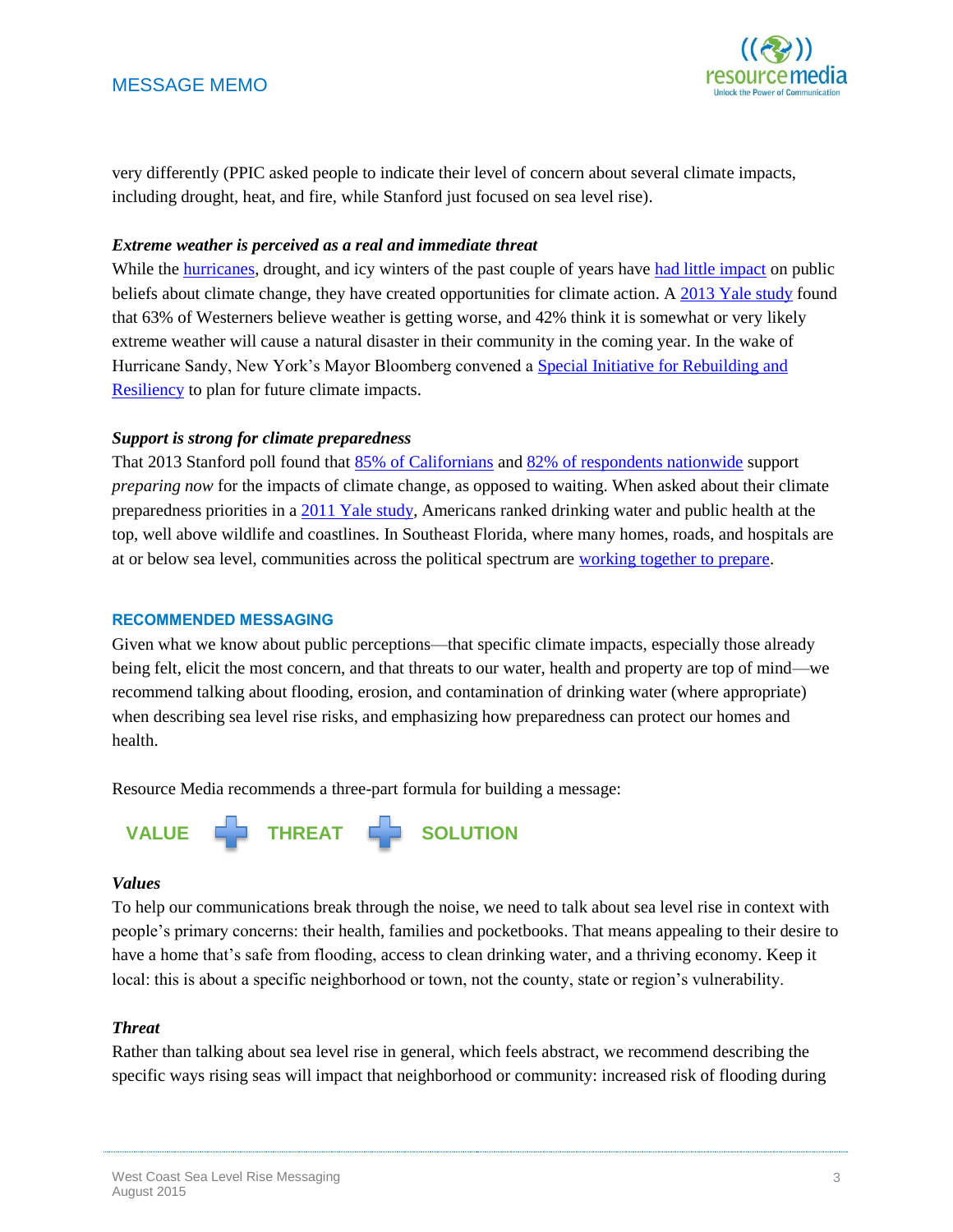

storms and high tides, greater erosion that leads to beach loss and more frequent landslides, and the potential for salt water to contaminate drinking water supplies.

#### *Solution*

When describing adaptive strategies, use simple language that people can picture: oyster reefs and wetlands that help to soften the force of strong waves, new rules for coastal development that keep homes, roads, and public buildings out of the flood zone, and barriers that protect existing structures. Emphasize the benefits green solutions provide: recreational access to green space, wildlife habitat, increased property values, etc.

# **Putting it all together: Sample message for San Diego, California**

San Diego is a beach town. The ocean powers our economy and way of life, but rising tides are starting to threaten low-lying parts of the city, and stronger waves are already washing away beaches in places like Solana Beach and Encinitas. Experts predict the ocean could rise up to five feet by the year 2100, which would flood the airport and PetCo Park, and swamp our sewer system during storms. To protect our homes, beaches, and clean drinking water, San Diego needs to protect the wetlands that help to buffer against rising seas, and keep future developments out of the flood zone. By preparing our neighborhoods now, we can avoid costly damages later.

| <b>Terms to use</b>                                          | <b>Terms</b> to avoid                     |
|--------------------------------------------------------------|-------------------------------------------|
| Rising seas, stronger storms, extreme weather                | Climate change-induced sea level rise     |
| Flooding                                                     | Coastal inundation                        |
| Contamination of drinking water                              | Saltwater intrusion in aquifers           |
| Room to spread out/move inland                               | Accommodation space                       |
| Sea walls                                                    | Coastal armoring, revetment, riprap, etc. |
| Wetlands, raised banks, sand dunes, oyster reefs, etc.       | Green infrastructure <sup>1</sup>         |
| Sand replenishment                                           | Beach nourishment                         |
| Large rocks and logs, replanting, sand replenishment         | Soft shore protection                     |
| Relocation of roads or buildings                             | Managed retreat                           |
| Buffer zone, rules that keep buildings out of the flood zone | Mandatory setback                         |

#### **SAY THIS, NOT THAT**

 $\overline{\phantom{a}}$ 

<sup>&</sup>lt;sup>1</sup> Living shorelines is another way experts and advocates describe wetlands, oyster reefs, etc. We like this phrase better than green infrastructure, but would urge pairing it with more descriptive language to ensure the audience really understands what you are proposing.